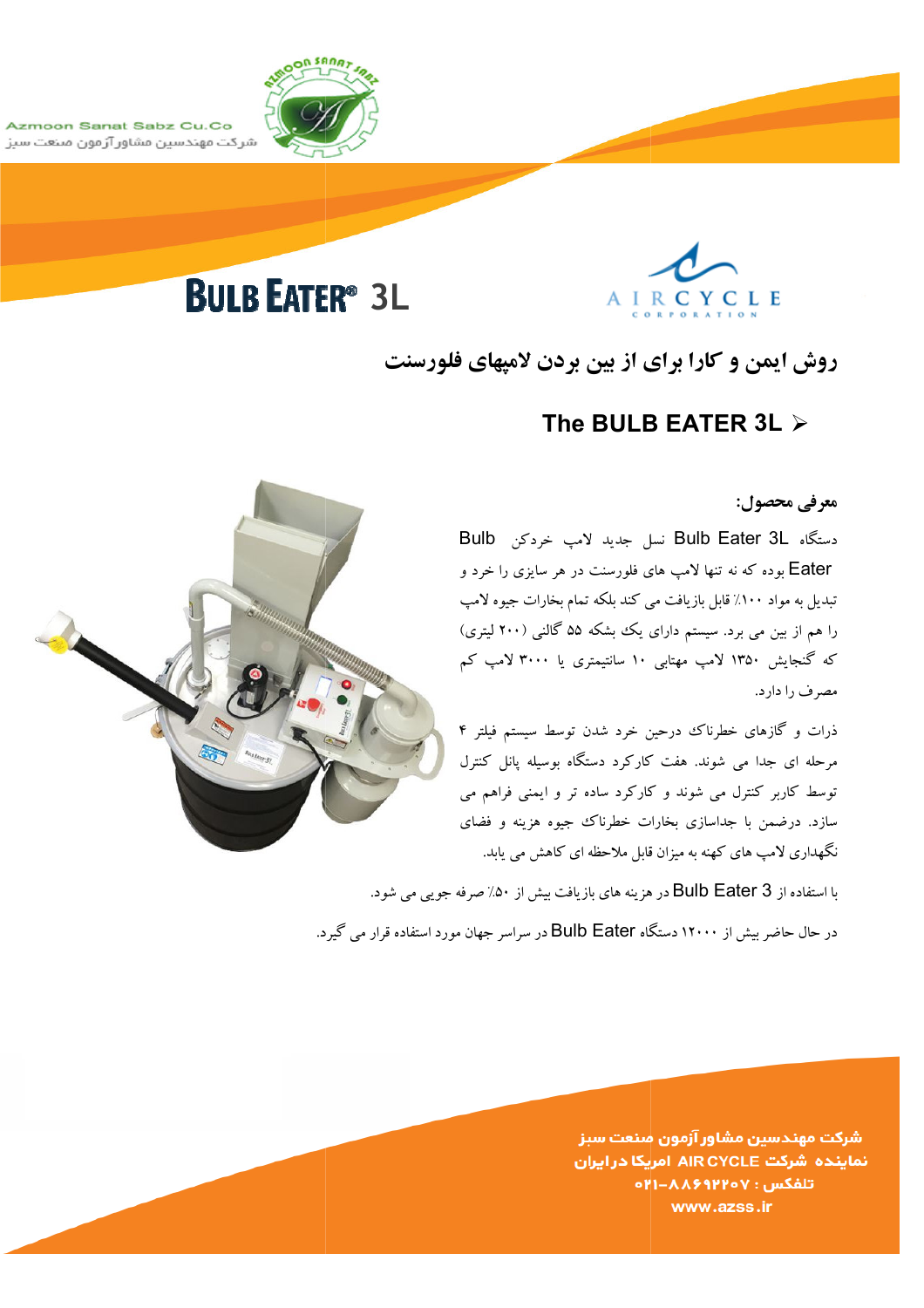

Azmoon Sanat Sabz Cu.Co شرکت مهندسین مشاور آزمون منعت سبز

#### قسمت های مختلف دستگاه:



۱- موتور قوی ۲ آمپر با تأییدیه UL لامپها را در یک ثانیه خرد می کند. ۲– لوله های ورود لامپ برای هر سایز و طول لامپهای مهتابی ۳– فیلتر کربن فعال برای گرفتن و خنثی سازی هر نوع بخار جیوه درحین خرد کړدن لامپ ۴- بشکه ۲۰۰ لیتری با گنجایش ۱۳۵۰ لامپ مهتابی یا ۳۰۰۰لامپ کم مصرف ۵− فیلتر HEPA و یک فیلتر برای جداسازی گردوغبار با سیستم مکش قوی



شركت مهندسين مشاور آزمون مىنعت سبز نماینده شرکت AIR CYCLE امریکا در ایران **GPI-AA99PPoV:** تلفكس www.azss.ir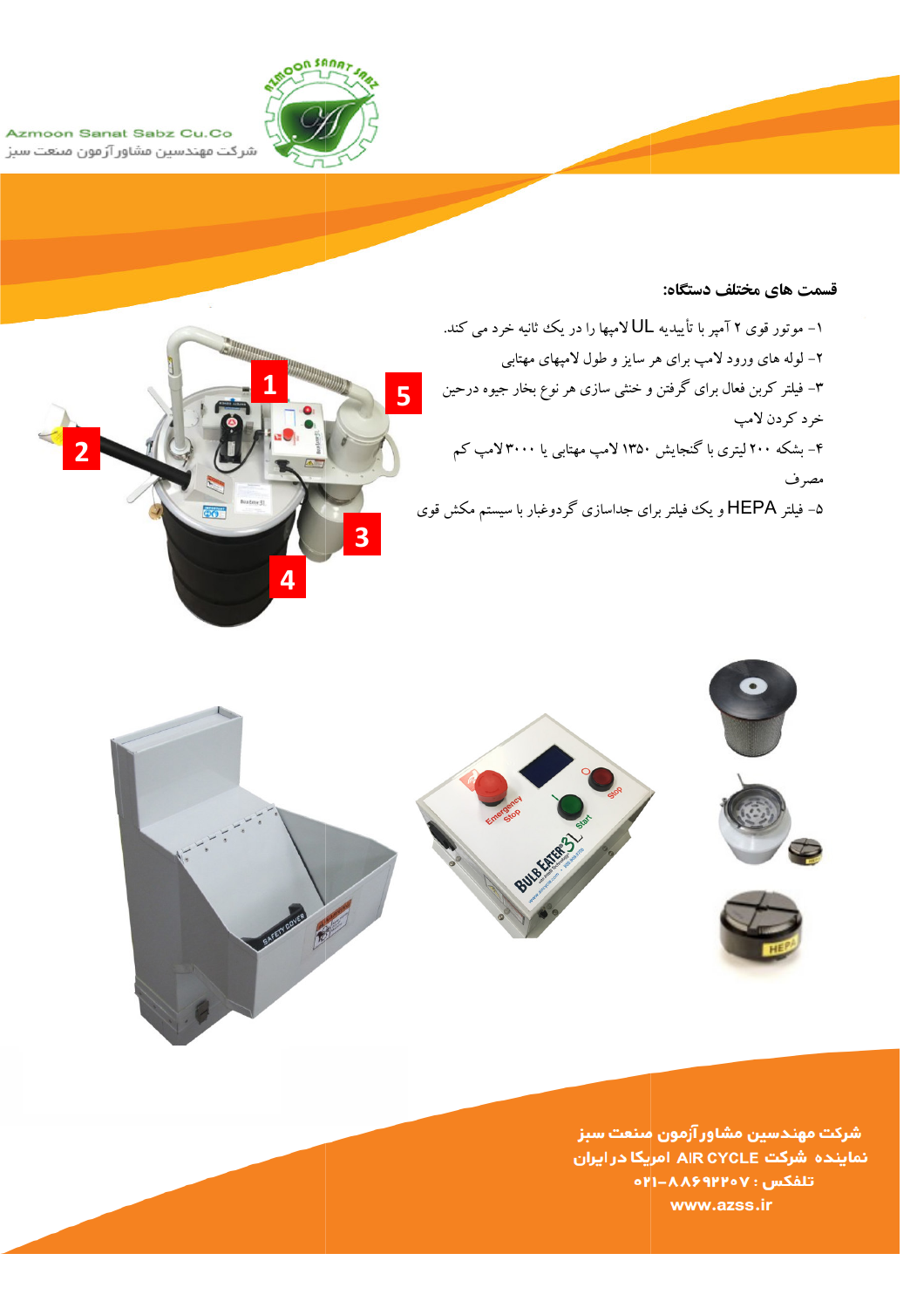

Azmoon Sanat Sabz Cu.Co شرکت مهندسین مشاور آزمون منعت سبز

دستگاه Bulb Eater 3L دارای ۴ مرحله فیلتراسیون می باشد:

- ١. فيلتر كارتريج
	- ٢. فيلتر هيا
- ٣. فيلتر كربن فعال
- ۴. فیلتر هیا نهایبی



### مزاياي ماشين:

- ه در هزینه های بازیافت بیش از ۵۰٪ صرفه جویبی می شود.
- ﴿ بازیافت لامپ ها توسط خودتان می توانید تا ۱۳۵۰ لامپ مهتابی ∆T چهار اینچی یا ۳۰۰۰لامپ کم مصرف را با خرد کردن و بازیافت جیوه در یک بشکه ۲۰۰ لیتری جا دهید.
- ﴿ با بازیافت سریع لامپ ها در محل جمع آوری و فقط نگهداری یک بشکه ۲۰۰ لیتری به جای ۱۰۰۰ لامپ می توانید حدود ۲۰ ساعت برای جابجایی و انبار کردن این تعداد لامپ صرفه جویی نمایید.
- ≺ تحقیقات نشان می دهد دو تا سه درصد لامپها قبل از انبارسازی آنها می شکنند، بازیافت لامپها در محل تعویض از نیاز به جمع .<br>آوری لامپهای شکسته و پخش شدن غبار جیوه در محیط جلوگیری به عمل می آورد.
	- ه این محصول دارای چهار مرحله فیلتراسیون می باشد.
	- ﴿ مَحْصُولُ جِدْيِدِ شَرِكَتْ AIR CYCLE آمْرِيكَا مِي بِاشْدٍ.



شركت مهندسين مشاور آزمون صنعت سبز نماینده شرکت AIR CYCLE امریکا در ایران تلفكس : ٨٨۶٩٢٢٥٧-٢١٥ www.azss.ir